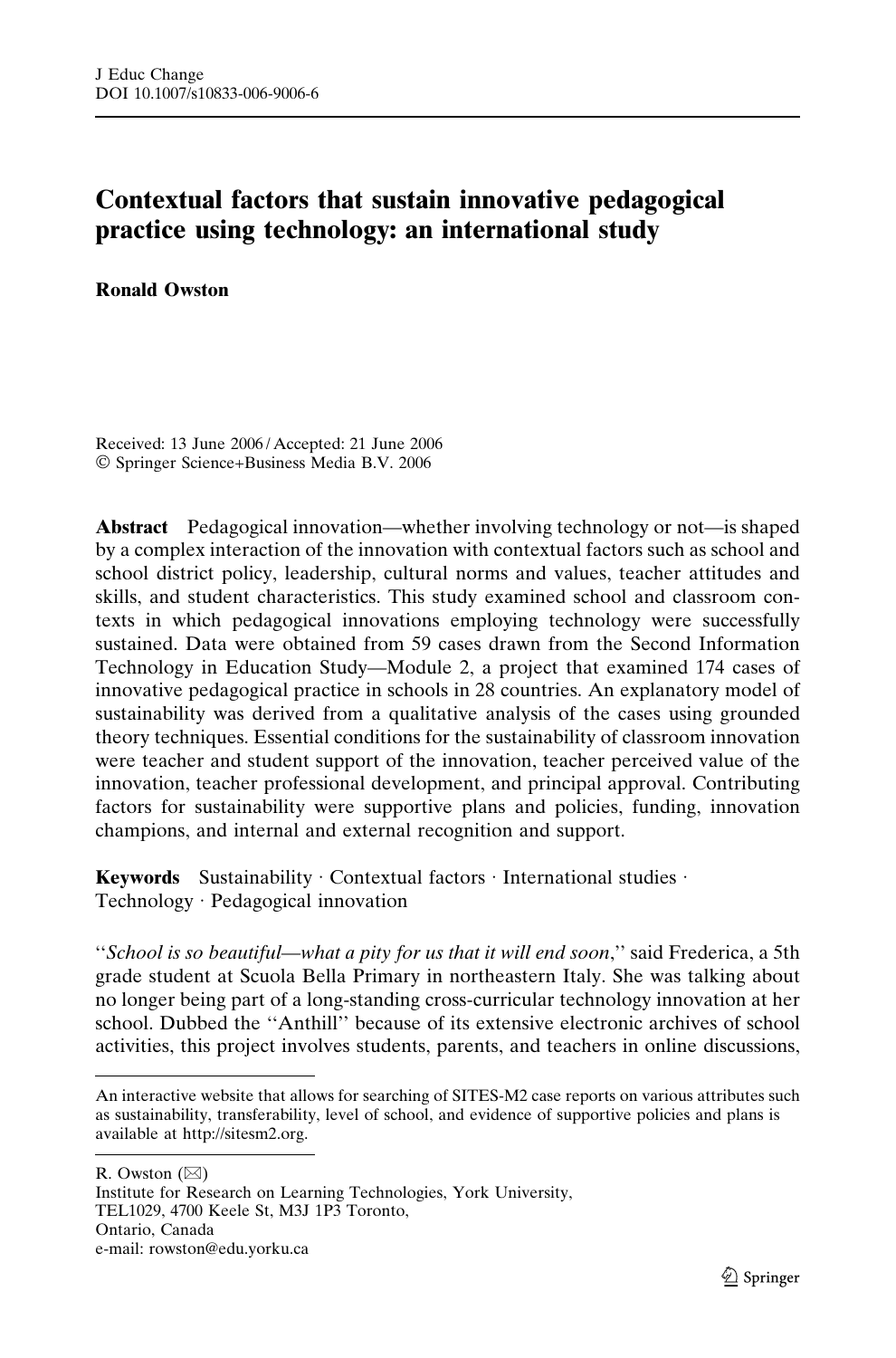opinion polls on local town issues, and international project linkages. At the end of grade 5 Frederica finishes primary school and moves on to another school.

Scuola Bella is one of 174 schools studied in the recent Second Information Technology in Education Study Module 2 (SITES-M2), a large scale research project sponsored by the International Association for the Evaluation of Educational Achievement (IEA) (see Kozma, 2003 and article note). The project examined innovative pedagogical practices that use technology in schools from 28 countries across North America, South America, Europe, Australia, Asia, and Africa. One of the main goals of the project was to investigate why certain kinds of classroom-based innovations that use technology, like the one in Frederica's school, succeed and are sustained, while others do not. This paper, in particular, reports on a sub-study aimed at developing an explanatory model for the sustainability of technology innovations.

# Framework of the study

The SITES-M2 study viewed innovative pedagogical practices as embedded in a model consisting of a concentric set of three contextual levels that affect and mediate change (Kozma, 2003). First is the micro level, consisting of such factors as classroom organization and personal characteristics of the teachers and students. At the micro level, the classroom research literature (Means & Olson, 1995; Sandholtz, Ringstaff, & Dwyer, 1997; Means, Penuel, & Padilla, 2001; Schofield & Davidson, 2002) documents a strong association between technology-based practices and changes in curriculum and pedagogy. For example in many countries, the use of educational technology is part of an instructional shift toward constructivist approaches to teaching and learning within a context of school improvement or reform (Pergrum & Anderson, 1999). Instead of focusing solely on increasing the acquisition of facts related to specific subject areas, teams of students are engaged in solving complex, authentic problems that cross disciplinary boundaries. Instead of dispensing knowledge, teachers set up projects, arrange for access to appropriate resources, and create the organizational structure and support that can help students succeed. This approach moves conceptions of learning beyond rote memorization of facts and procedures to learning as a process of knowledge creation. It moves school beyond the notion of place where knowledge is imparted, to one of classrooms, organizations, and societies as knowledge building communities (Bereiter, 2002; Scardamalia & Bereiter, 1994; Brown & Campione, 1994).

Subsuming the micro level is the meso level, which includes the school organization and personal characteristics of administrators and community leaders. At the meso-level, it is well known (Fullan, 2001; Van Den Akker, Keursten, & Plomp, 1992) that innovation benefits from leadership and a supportive organizational environment. Hence, innovative practices are likely to be part of an environment in which the school management is in favor of the practice and the practice is supported by the school organization, fits in the curriculum, and is part of the teacher's routine. In some countries, technology may be introduced as part of school improvement or reform—''a systematic, sustained effort aimed at change in learning conditions and other related internal conditions in one or more schools'' (Van Velzen, Miles, Eckholm, Hameyer, & Robin, 1985, p. 48). These efforts often involve coordinated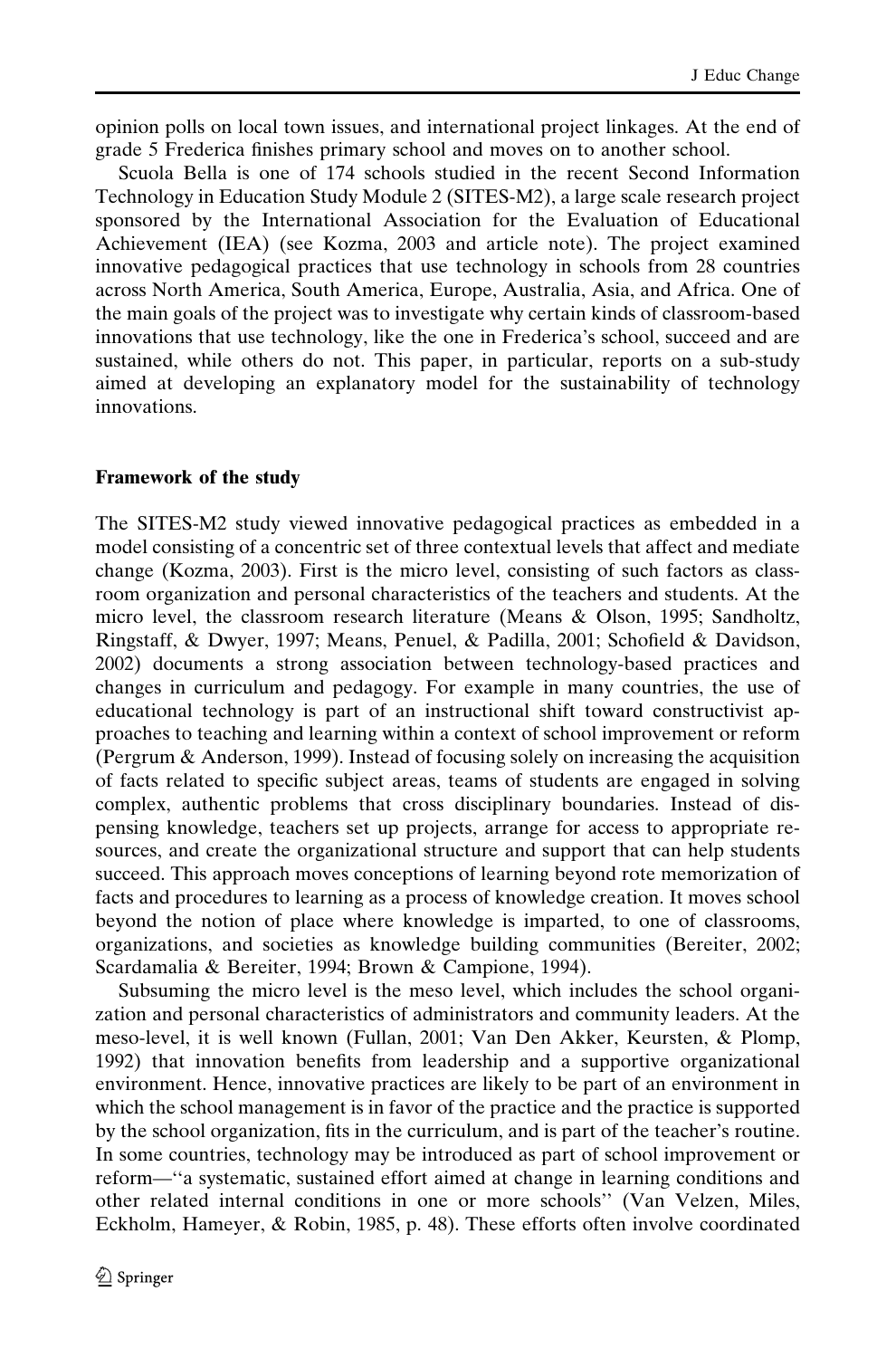changes in curriculum, instructional strategies, and learning focus for both teachers and students that place different demands on resource allocation and use (Louis & Miles, 1991). School improvement studies emphasize the central role of context and school culture in mediating change (Dalin, 1994; Huberman, 1992; McLaughlin, 1993; Fuller & Clarke, 1994; Stoll & Fink, 1996). Parental involvement appears to be especially critical to ensuring success provided parents and teachers work together while recognizing the complementary role they play in the children's lives (Fullan, 2001). Indeed, there is evidence that children whose parents are involved in their schooling tend to perform better (Henderson & Berla, 1994).

Third is the macro level, which encompasses the previous two levels, and concerns state and national policies and international trends. At this level, classroom practices can be influenced by state or national policies and international trends in areas such as curriculum and assessment, professional development, and telecommunications. Although there is often a gap between national or state/provincial policies and the classroom practices they are meant to influence, practices are more likely to be affected when there is coherence between curriculum, assessment, instructional materials, and instructional guidance (Cohen & Hill, 2001). This is particularly so when teacher professional development is directly related to policy in concrete, content-specific, and instructionally relevant ways.

Beyond the national or provincial level, current theories of comparative education (Arnove & Torres, 1999) identify a fundamental tension that affects contemporary educational change. This is a dialectical tension between massive global forces that affect social relations and institutions across national boundaries and the accommodation of these forces based on local cultural, political, and historical factors. Thus, the transnational, economically driven pressures to increase educational quality and efficiency play out differently in the United States, England, and Australia (Berman, 1999) than in Asia (Su, 1999), Eastern Europe (Bucur & Eklof, 1999), or Africa (Samoff, 1999). These global forces are modified and, in some cases, even transformed in the process by which international trends are reshaped to local ends.

The model assumes that successful technology-based innovations are affected by and, at the same time, influenced by this extended set of personal, pedagogical, curricular, and organizational factors that constitute the context of their use (De Corte, 1993; Salomon, 1991; Kozma, 1994). According to Kozma (2003) causality among these factors is not unidirectional; rather, successful practices depend on the ways the factors at these various levels fit together and reinforce each other. Classroom practices are affected by school organization and national policies, but school organization and national policies can also be shaped by successful innovations in the classroom. Consequently, underlying the model is the process by which innovations are adopted and diffused. This process is a function of the above contextual factors as well as the characteristics of the change or innovation itself (Fullan, 2001; Rogers, 1995). Fullan (2001) posits that four characteristics of change are relevant: need, which deals with the fit between the innovation and district or school needs; *clarity* of the goals and means of achieving them; *complexity*, which concerns the extent and difficulty of the change for those implementing it; and *quality and* practicality, which is about how good the innovation is and how attainable it is. On the other hand, Rogers (1995) suggests that there are five factors related to the nature of innovations and their rate of adoption: *relative advantage*, the degree to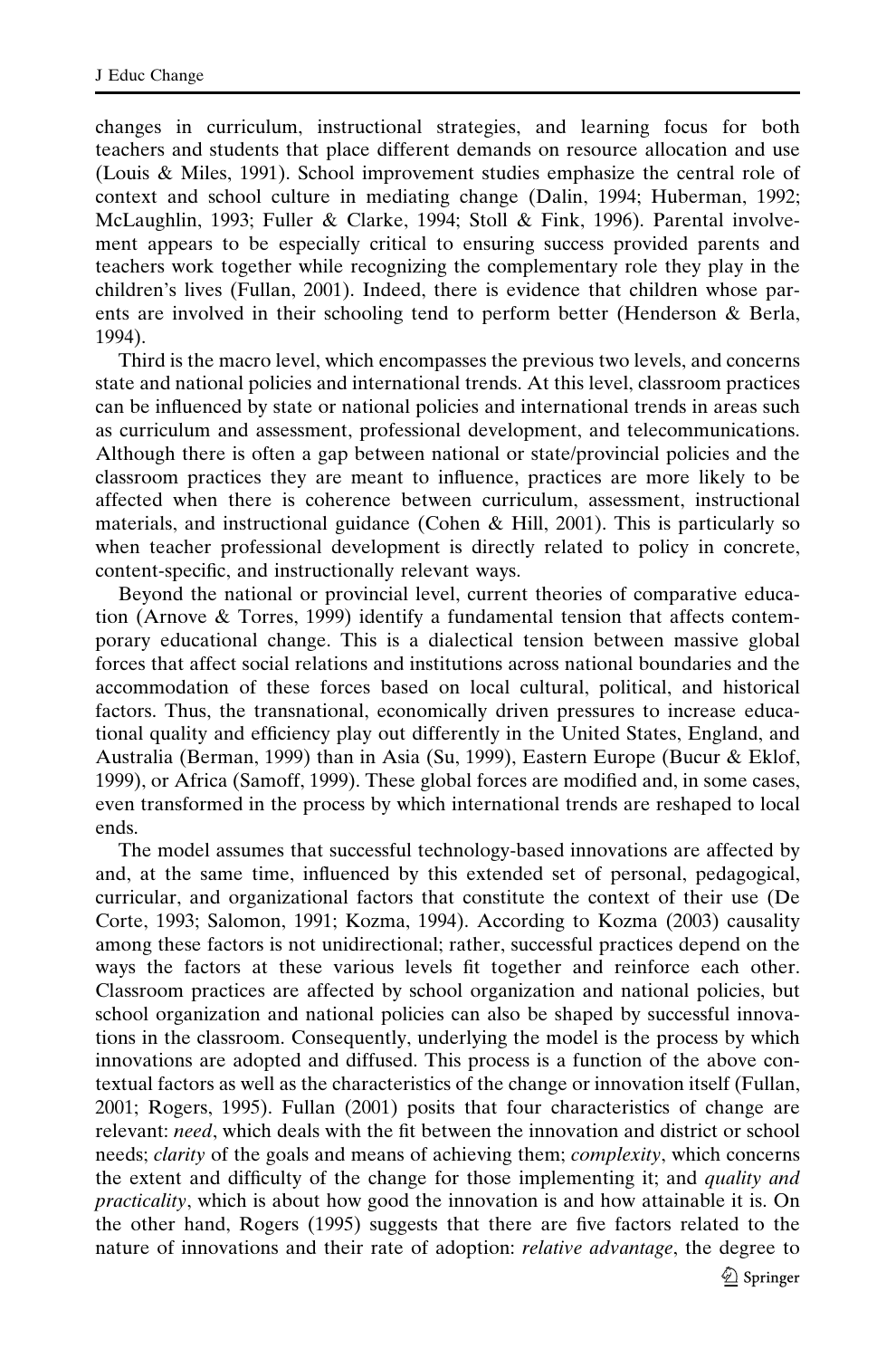which an innovation is perceived as better than the idea it supercedes; *compatibility*, the extent to which it is consistent with existing values, experiences, and needs of adopters; *complexity*, how difficult it is to use and understand; *trialability*, the degree to which it can be experimented with on a limited basis; and *observability*, the degree to which the results of the innovation are visible to others. Despite their extensive writings on the change process and the similarities between their analyses of the nature of innovations, neither Fullan nor Rogers cite each other's work. Fullan's complexity and need are similar to Rogers' concepts of complexity and compatibility, respectively, however, they diverge in their views on the remaining factors.

## Sustainability of educational reforms

Even though many innovations become adopted in classrooms, very few are actually able to become institutionalized much less spread to other schools (Datnow, Hubbard, & Mehan, 2002; Elmore, 1996; Cuban, 1992). Miles (1983) developed one of the earlier models explaining how innovations become institutionalized. His empirically derived model emphasizes how institutionalization begins with administrative commitment, which he views as a necessary but not sufficient condition for it to happen. The administration then provides pressure on teachers to implement the innovation and assistance in mastering it. Through hard work teachers eventually become committed to the innovation which, in turn, leads to ''stabilization of use'' and, ultimately, institutionalization. Miles makes the point that teacher enthusiasm, skill, and effectiveness of the innovation are not sufficient to sustain it; rather administrators must make changes in organizational structure, rules, and procedures and ward off threats that could de-stabilize the innovation. Although Miles (1983) describes the process of an innovation becoming institutionalized as rather linear, most see it as an iterative process that begins with an initiation phase, followed by an implementation phase, which leads to institutionalization (Berman, 1981; Fullan, 2001). Decisions taken at any one phase can feed back to alter decisions made at previous phases, which then proceed to work their way through in a continuous interactive way (Fullan, 2001).

Others have examined factors contributing to or working against institutionalization from a broader organizational perspective. Kirst and Meister (1985), after an analysis of major reform initiatives in the US, found that reforms most likely to be sustained are those based on policies that: (1) promote change in organizational structure, such as the introduction of teacher aides into the classroom; (2) identify students for particular programs, such as English as a second language or special education; (3) legislate changes in teacher certification that can be easily monitored; and (4) establish compensatory rights and procedures, such as due process for students to be classified for handicapped programs. Reforms that did not take hold tended to be of a pedagogical nature, such as attempts to change the amount of time on reading or math instruction, or the introduction of inquiry methods of learning. Datnow, Hubbard, and Mehan (2002) classified reasons why reforms do not last into three categories: agency, culture, and structure. Agency reasons concern the actions taken by educators in not implementing reforms as intended or designers not being sensitive to local circumstances. Cultural explanations consist of how innovations are shaped by introducing them into new school settings: schools change the reform as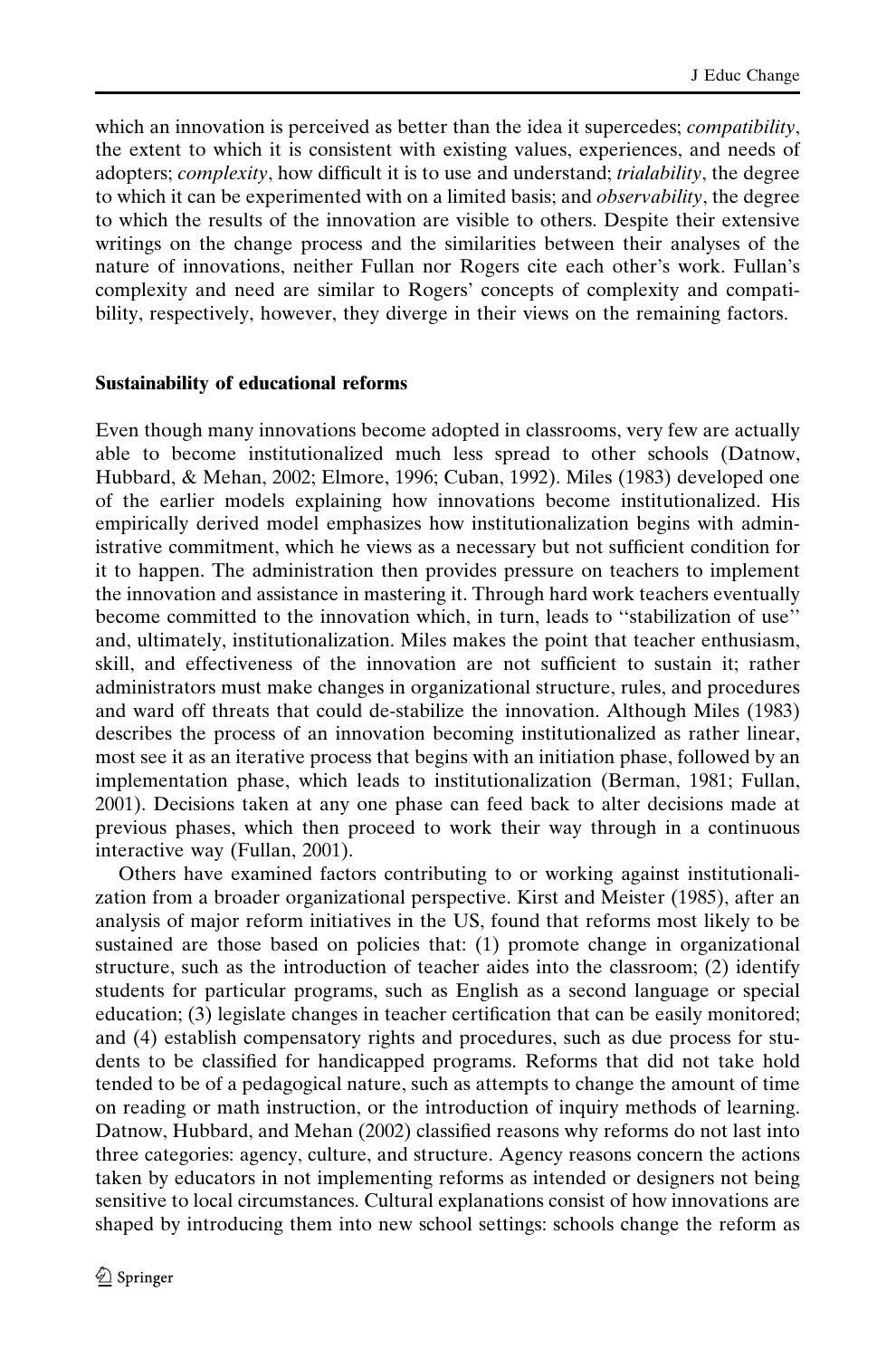much as the reform changes schools. The third category deals with how state or district structures, including programs and policies, interact with and affect local school reforms efforts. More generally, Elmore (1996, p. 2) argues that innovations that require large changes in the ''core of educational practice,'' that is how teachers ''understand the nature of knowledge and the student's role in learning,'' seldom penetrate many schools and when they do, they seldom last for long. Thus, the further an innovation is from the normal practices in a school, the lower the likelihood is that it will be sustained.

More contemporary conceptualizations of sustainability advance the notion of sustainability beyond being an issue of simply maintaining an innovation. Hargreaves (2002) and Hargreaves and Fink (2000) argue from an ecological perspective that sustainability is not only a temporal matter, but, it ''addresses how particular initiatives can be developed without compromising the development of others in the environment, now and in the future'' (Hargreaves & Fink, 2000, p. 32). The authors state that in addition to maintaining educational improvement over time, there are four other interrelated characteristics of sustainability. First, sustainable improvements must support learning for the good of everyone and not just change some aspect of schooling or create model or magnet schools that benefit only a relative few. Second, sustainable improvements must be supportable by available or attainable resources so that they do not deplete resources needed by others in the school system. Third, sustainable improvements should not have a negative impact on other schools or the system by squandering valuable resources on, for example, pilot projects that disappear after funding ends. Finally, sustainable improvements must focus on creating environments that foster diverse (as opposed to standardized ''one size fits all'') and creative approaches that develop long-term capacity for improvement. Thus from the authors' perspective sustainability raises questions not only of endurance of an innovation, but of its ''arrangement and articulation through space and time" (Hargreaves & Fink, 2000, p. 32).

Likewise Fullan (2005) sees sustainability as a much more complex and challenging undertaking than the mere maintenance of change. He views sustainability from the perspective of transforming a system, be it an educational system, a public service agency, or a corporation. Accordingly, sustainability begins with moral purpose, the idea that individuals must be committed to improving not only their own area of responsibility, but must be dedicated to transforming the larger organization. The contexts in which people work must be changed too. In the case of education, the contexts are schools/communities, districts, and the system. Capacity building laterally across schools and the district is another essential element of sustainability. Fullan sees learning communities and networks that work on shared problems and issues as an effective means to accomplish capacity building. Although these networks do provide some measure of accountability through self-evaluation, he also sees the need for system-wide accountability and vertical integration of innovations to maintain the coherence of a system. Additionally, sustainable systems must foster deep learning: this implies the need to create a culture of learning at all levels in the system that focuses on solving difficult problems and learning from previous mistakes and successes. For systems to be sustained energy levels must be managed to prevent individuals from becoming burnt out or being consumed by negative work as well. Lastly, Fullan stresses the need for leaders at all levels of the system to be the primary levers or drivers of change: leaders must work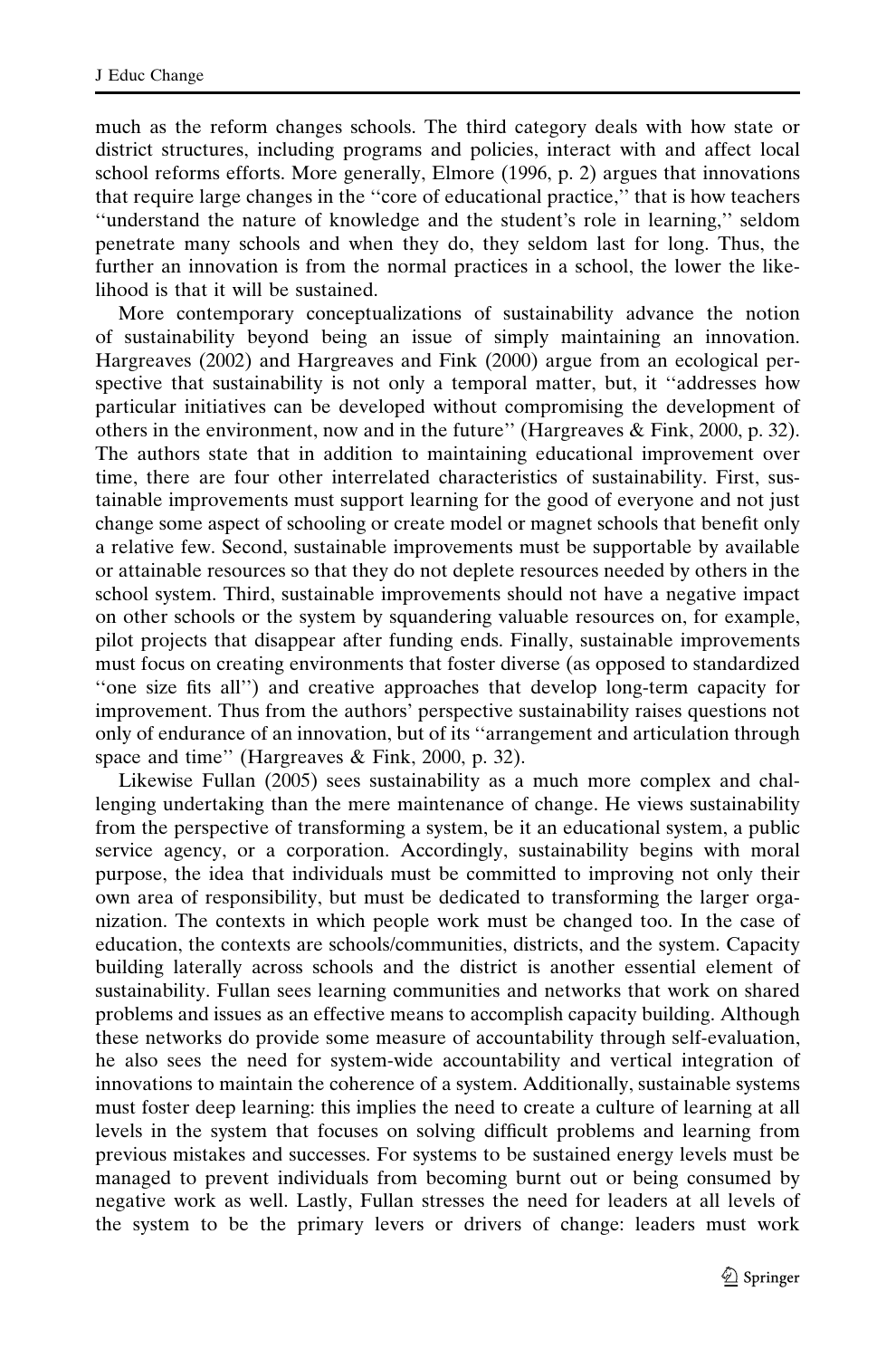simultaneously at putting into place all of the above elements that he sees are essential for sustainability.

As with Fullan (2005), Hargreaves and Fink (2006) stress the imperative of leadership to sustain systemic improvement, but acknowledge the difficulty of developing leaders for sustainability. They set out a framework of seven principles for sustainable leadership: deep learning, lasting leadership, distributed responsibility, not doing harm to others and sharing knowledge and resources, avoiding standardization and promoting diversity and cohesion, conserving leaders' energy, and building on past successes. While Fullan (2005) and Hargreaves and Fink (2006) generally agree with each other on what is required for sustainability, they diverge on the issue of setting achievement targets for educational reform. Hargreaves and Fink maintain that ''externally imposed, short-term achievement targets are incompatible with long-term sustainability'' (p. 252). On the other hand, Fullan contends that the ''new reality is that governments have to show progress in relation to social priorities...within one election term (typically 4 years)'' (p. 25). He sees short-term targets as essential for building public trust for long term investments. Hargreaves and Fink counter with the argument that, even though governments may want to impose them, short term targets violate each of their seven principles of sustainable leadership and learning.

## Educational technology and sustainability

Little has been written on the factors that sustain technology-based innovations in schools. Cuban (2001) argues that computers are adopted by teachers in the same way as any other educational innovation; that is, they use them to sustain existing instructional patterns. Therefore, one would not expect factors affecting sustainability to be any different than those affecting other kinds of innovations. On the other hand, Dede (1998) maintains that computers have unique attributes that pose special challenges when trying to sustain and scale up their use. These include the costs of equipment, its rapidly changing nature, and the specialized knowledge and skills required by teachers. One of the earlier studies that looked at sustainability of technology innovation was the Apple Classrooms of Tomorrow (ACOT) project (Apple Computer, 1990). Researchers documented the challenges that teachers faced over 5 years as large numbers of computers became integrated into the culture of project schools. Veteran teachers reportedly went through three stages of adaptation to the innovation—survival, mastery of the technology, and using the technology to manage the classroom—which were similar to the experiences they had as beginning teachers. Blumenfeld et al. (2000) extended Elmore's (1996) notion of distance from the norms of practice, to technology-based contexts. Their research on a technology-based reform initiative in science education suggested a three-dimensional model of sustainability with axes for: (a) policy and management, (b) school culture, and (c) technical capabilities. They posit that the closer an innovation is located in the space to the origin of these axes, the less challenging it will be to the teachers' existing capabilities, hence the more likely it will be adopted and sustained. Similarly, Zhao, Pugh, Sheldon, and Byers (2002), in a study of teachers who received classroom technology innovation grants, found that success of an innovation is lowered not only by the distance from existing school practices, but also by how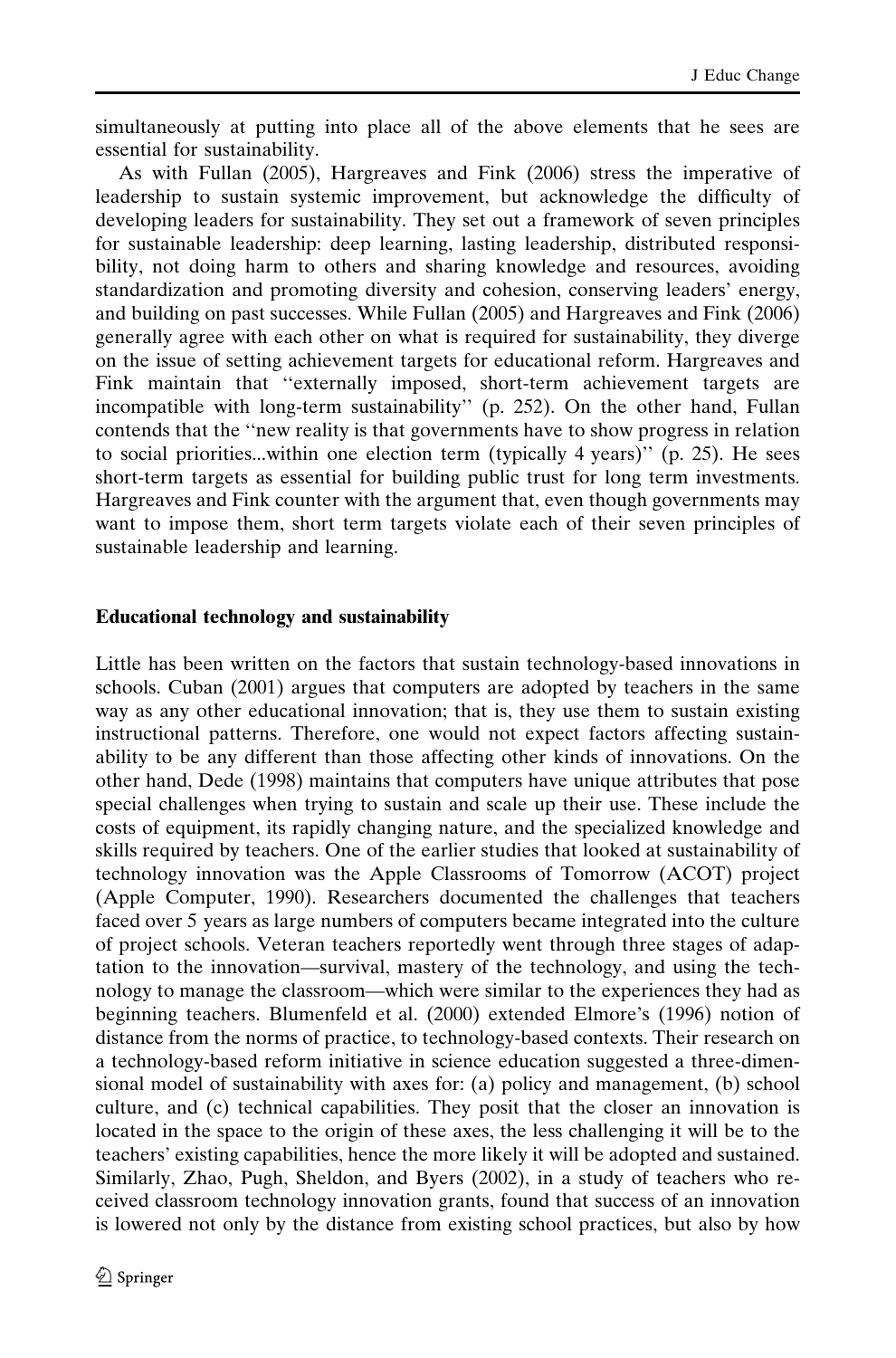much it depends on acquiring new technological resources (e.g., hardware, software, or Internet connectivity), which may be slow in arriving or delayed being installed, and by how readily teachers can gain access to needed existing technology resources such as computer labs. The authors examined only the first year of implementation of the grants, so the question still remains as to how well the innovations became institutionalized and whether technology factors affected their continuation.

In this study, I examined a set of international cases of technology-based classroom innovations that became institutionalized. My goal was to develop an explanatory model for the sustainability of these classroom innovations, and to identify if there are any factors unique to these technology-based contexts that have not been described in the literature.

## Methodology

The 174 schools that participated in SITES-M2 were selected through a nomination procedure by a national panel of experts formed specifically for the study in each country. Selection criteria were that (1) the innovation should show evidence of significant changes in roles of teachers and students, the goals of the curriculum, assessment practices, and/or the educational materials or infrastructure; (2) technology must play a substantial role; (3) preferably there would be evidence that the innovation is associated with positive student outcomes; (4) the innovation should be sustainable and transferable; and (5) the innovation meets national criteria for what is deemed innovative teaching practice. Common research protocols were developed by the international coordinating committee in collaboration with national research coordinators in each county, who were typically a combination of ministry of education personnel and university researchers. These protocols specified that on-site visits of 1 week per school were to be conducted; that lead teachers, principals, parents, and students be interviewed using common instruments developed for the study; and that classroom teaching be observed using common guidelines; and that local documents be collected. Descriptive reports were written for each school by research teams headed by the national research coordinator in each country. These reports had a common template that prescribed what was to be described and illustrated about the innovative practices. A quality control system was employed whereby the international coordinating committee provided ''friendly critiques'' of all reports, and national research coordinators critiqued each others' reports for adherence to the report guidelines and on issues such as comprehensiveness of the presentation, potential bias, and the warranting of assertions. The reports had a face sheet attached that provided a quick overview of salient characteristics of each case such as the grade level, subject area, type of curricular change involved, teacher classroom activities reported, student classroom activities reported, type of technology used, reported impact, and presence of evidence of sustainability and transferability of the case. The face sheets were coded by the international coordinating committee who, in turn, asked national research coordinators to verify the accuracy of the coding.

From this larger group of 174 cases 59 had evidence of both sustainability and transferability as indicated by the face sheets. Sustainability was operationally defined as the innovation having carried on for a period of more than 2 years without extra fiscal resources; transferability was defined as the innovation having been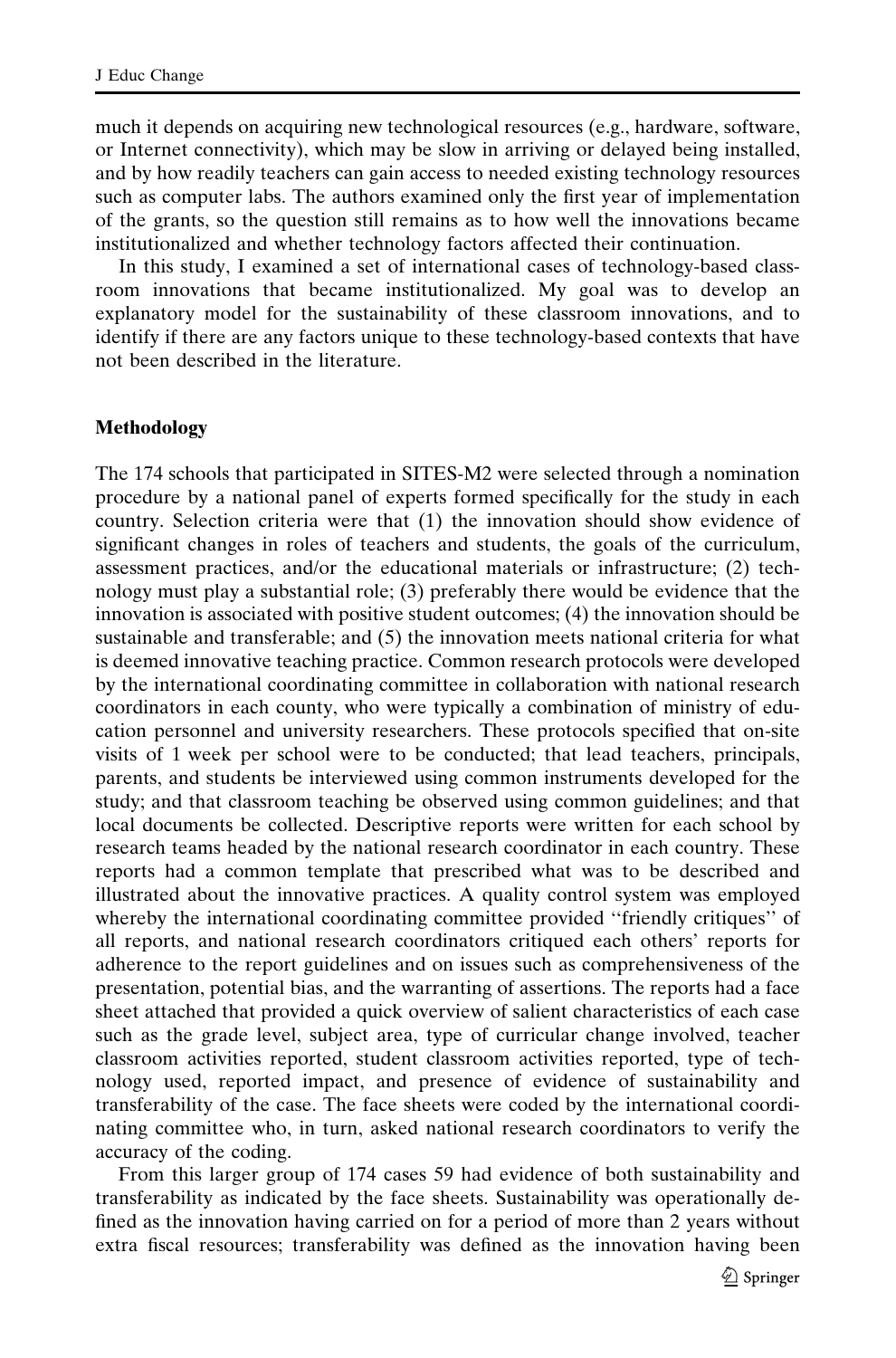adopted in its essential form by another grade in that school, school, or school district. This set of 59 cases served as the data source for the present study.

A grounded theory approach (Glaser & Strauss, 1967; Strauss & Corbin, 1998) was taken as the goal was to derive a model of sustainability based on the 59 cases selected. This qualitative analysis approach provides a means to build from systematically gathered and analyzed data explanatory frameworks that specify relationships among concepts. Because grounded theory is developed from actual raw data, Strauss and Corbin (1998) maintain that the resulting theory is more likely to resemble ''reality'' and offer ''insight, enhance understanding, and provide a meaningful guide to action'' (p. 12). Grounded theory researchers typically begin with an area of study and allow theory to ''emerge'' from their data; however, the data analysis for this study was also guided by the conceptual framework described above that pointed to key contextual factors a priori.

The constant comparative method was used to analyze the selected cases and build a theoretical model for sustainability, following steps outlined by Bodgan and Biklen (1998, pp. 67–68). This iterative method began with looking for key issues, recurrent events, or activities in the data that became categories of focus. The data were further examined for more incidents of the categories of focus, with an eye to seeing the diversity of the dimensions under the categories. An attempt was then made to describe and account for all the incidents in the data, while at the same time continuing to search for new incidents. The data next were worked with to discover basic social processes and relationships in the emerging model. Finally, the model was tested to see if it accounted for the data through additional sampling, coding, and writing.

#### A model for sustainability of classroom innovation

The model of sustainability that emerged from the case analysis is illustrated in the figure below. It is comprised of two sets of conditions underlying sustainable innovative teaching practices using technology—one set labeled essential, the other contributing. These are represented by "E" and "C", respectively, in links between factors. Essential conditions were defined as those that my analysis found were necessary, but not sufficient, for innovations to be sustained. Evidence of these factors



 $\circled{2}$  Springer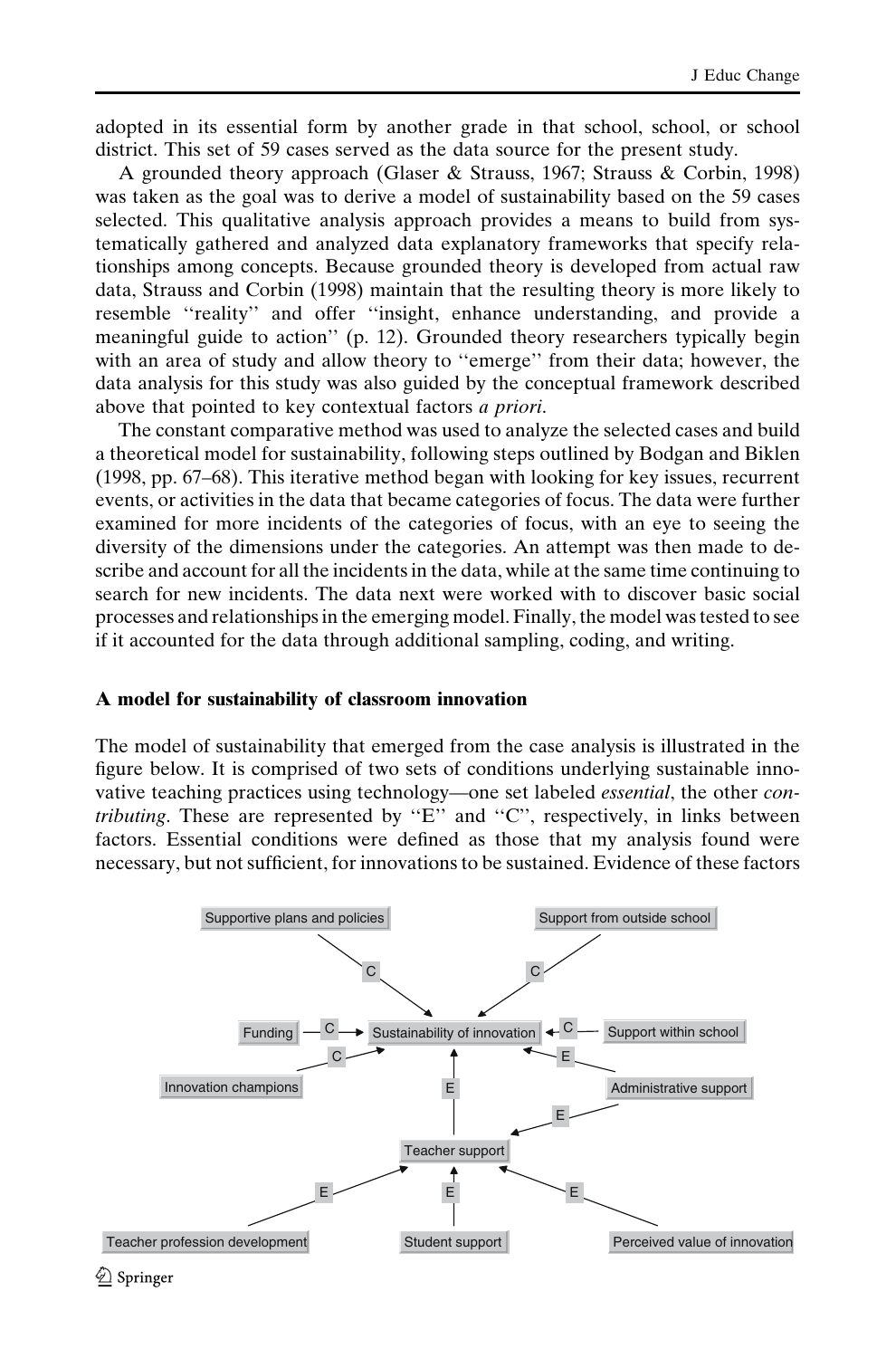was found in *all cases* in the sample. Contributing conditions were those that I found facilitated the sustainability of innovations. These factors appeared in  $50\%$  or more of the cases, an arbitrarily chosen criterion that I believed justified their inclusion in the model. The essential (E) and contributing (C) factors are now described.

## The essential role of teachers

Most fundamental to sustaining an innovation is teacher support, for without this, the innovation simply cannot occur. All of the cases I studied cited instances of how supportive teachers were of their classroom innovations. Typical was the principal of an Israeli secondary school who stated: ''the key to the sustainability of the innovation is the teachers, their willingness and readiness to take part." He went on to describe how teachers became ''hooked'' on their innovation and saw this form of commitment as one that will even transcend shortfalls in resources. The school's innovation, known as the Peace Network, brought together students from Palestinian and Arab Israeli schools in online forums to foster cross-cultural understanding. The project culminated in face-to-face meetings of the students, where its success was demonstrated as there were none of the tensions normally found when bringing students of these diverse cultures together.

What seems to make teachers commit to an innovation according to the case report of a Canadian elementary school is:

... \the professional and personal satisfaction they derived from being able to teach in what they found to be a more meaningful and effective manner, and from seeing the positive impact their work was having on students.

This school took a cross-disciplinary, inquiry-based curricular approach that integrated technology and focused on projects in areas of relevance to the students, their families, and the local community.

Many other case reports cited the positive attitude of teachers as an essential element of sustainability as well. For example, in the report for a primary school in The Netherlands, teachers were cited as being ''enthusiastic about the innovation,'' had taken ownership of it, and wanted to continue developing teaching materials even though the technology coordinator who led the innovation was leaving the school. This school's innovation, which saw students developing multimedia projects for publication on the Web, reported significant improvement in student collaborative skills and engagement in their work compared to traditional methods. Teachers at an upper secondary school in the Philippines were also very positive about their innovation on animating Filipino literature with technology, and wanted it to continue even if the school's agreement with an external educational resource and service provider is terminated. Similarly, the Comenius project in a German secondary school that used the Internet to connect with schools in other parts of the country—and with those in Finland, Great Britain, France, and Poland—became so ingrained into the school's culture that teachers said they wanted to continue it even without funding and support from its sponsor, the European Union. In this project, students collaborated with peers in other schools on tasks such the joint writing of a novel. The case reported significant improvement is students' foreign language and geography skills.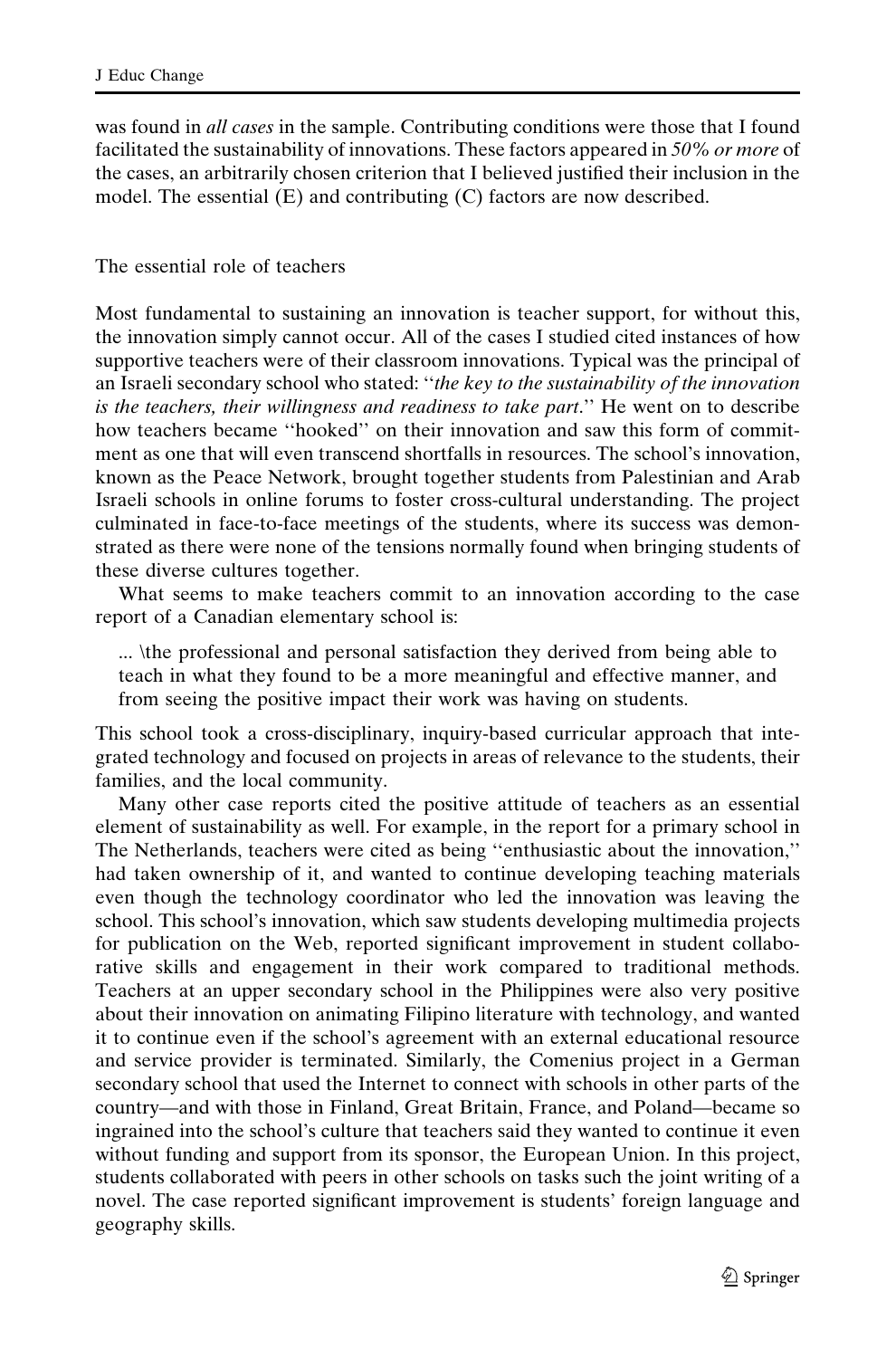School reform leaders often assume that teacher support will always be forthcoming simply because they themselves are convinced of the value of the innovation they are introducing. This is a risky assumption. Teachers have to believe that what they are doing in the classroom has merit before they are likely to give wholehearted support. I found that teachers who believed that they engaged in a worthwhile activity approached their innovative practice with high levels of motivation and determination to sustain it despite the inevitable setbacks and difficulties of implementing any technology-based program. This essential factor, which I labeled ''perceived value'' in the model, is a combination of what Rogers (1995) calls the ''relative advantage'' and ''compatibility'' of an innovation. In Rogers' terms an innovation will be adopted more rapidly if it is seen as better than what it supercedes and if it is compatible with the existing values, past experiences, and needs of the adopters.

Teachers in the SITES-M2 study tended to express their views on the value of their innovations in terms of the how it affects their students. In another case report, this time of a lower secondary school in England, student benefits were succinctly described: ''Teachers noted that the children involved in the E-pals project developed improved attitudes to school work, better communications skills, increased motivation, and raised awareness of the world of work.'' Through this project students from low income families were mentored via e-mail by employees at a nearby mobile phone factory. The point I wish to emphasis here is that teachers believed that their innovation was of value. Whether there is convincing evidence to support their beliefs is another matter. My contention is that teachers' beliefs led to them wanting to carry on with their innovation after initially trying it. Ultimately, teachers will question their beliefs if there is contradictory evidence, but this belief appears to be a necessary factor to lead teachers to persist with their innovation.

For an innovation to be successful teachers need to learn new skills—and equally as important they may need to unlearn beliefs about students or instruction that have dominated their professional careers (Darling-Hammond & McLaughlin, 1996). Thus, teacher professional development is at the heart of sustaining an innovation. My analysis supports this view and classifies professional development as an essential factor in the sustainability model. The manner in which teachers acquire their knowledge and skills—be it through pre-service teacher education programs, formal professional development courses, learning in informal groups with colleagues, or self-study—is not distinguished in the model. I use the term professional development in the very broadest sense to indicate that teachers need to have or acquire technical competencies and other related pedagogical knowledge and skills to implement sustainable technology-based innovations. Important to note is that teacher professional development should not necessarily be thought of in terms of formal courses because informal learning and learning on the job with peers can be equally if not more powerful (Hiebert, Gallimore, & Stigler, 2002). There were compelling examples of this in schools from Canada, Israel, Singapore, and the United States; however, traditional workshops and short courses tended to prevail in most countries' cases.

The principal as gatekeeper

Support from the school principal is another essential factor that contributes to sustainability according to the model. Of the 59 cases in the sample, 7% had leaders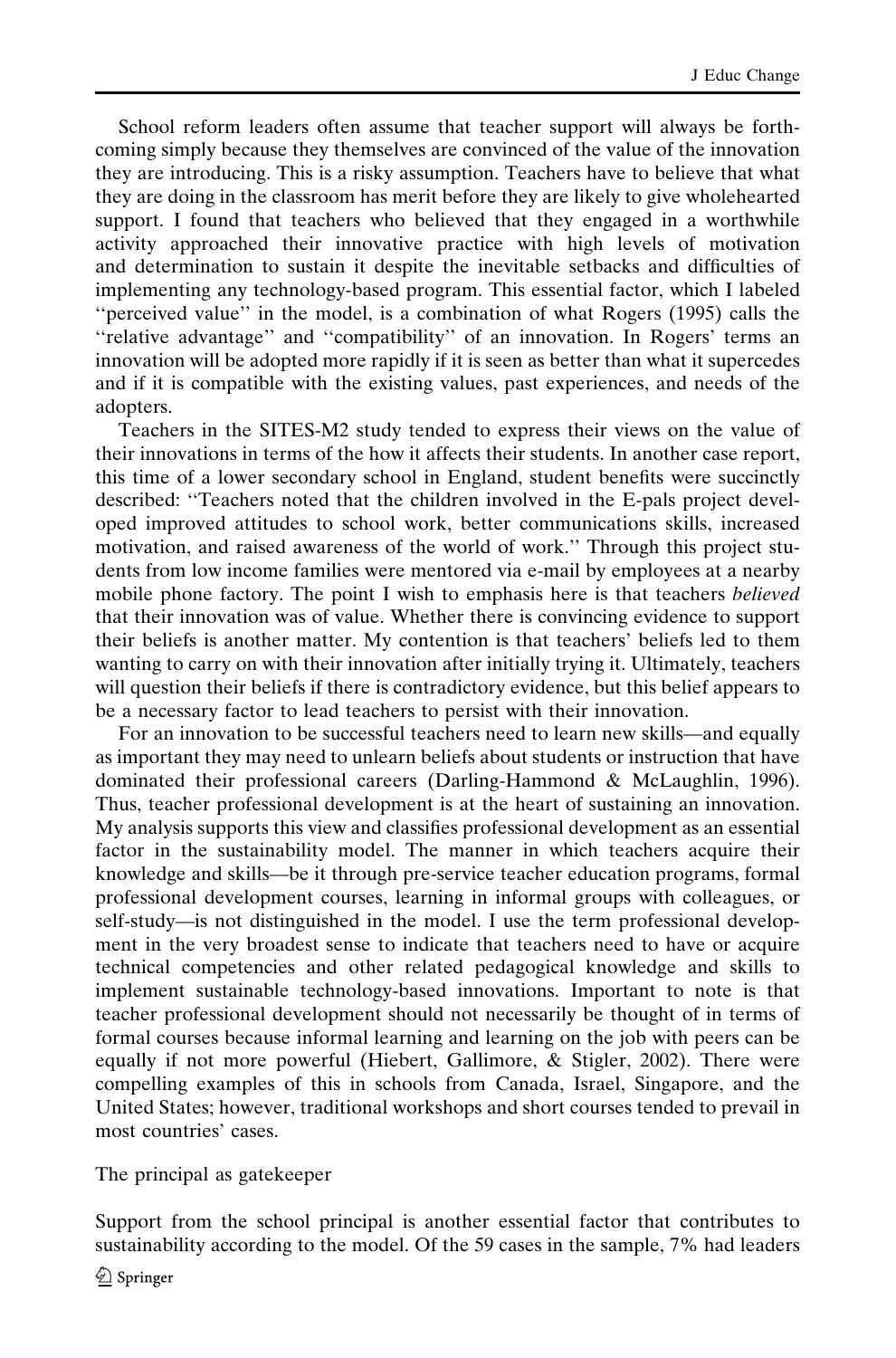classified as ''neutral'' toward the innovation, 66% were ''supportive'' but not directly involved, and 27% of the cases had leaders ''actively involved'' in the innovation. Neutral leaders, as the term suggests, tend to be passive towards innovations in their schools, neither promoting nor discouraging them. An example of a neutral leader was the principal of a Russian secondary school. The principal said that he does not "...prevent the innovation. But I cannot insist on [teachers participating] because they are overloaded with work." At the same time the principal acknowledged that changes "are coming: the demands of parents are growing...in the near future, I suppose, they will insist on changing the teaching and learning practice.'' Supportive principals, on the other hand, were proactive in establishing conditions for the innovation to flourish. Typical was the principal at an upper secondary school in England who saw himself being "a manager with a charge of facilitating, stimulating and encouraging both staff and students to extract the full potential of individual students'' in using the school's innovative student database tracking system that stored all informal and formal test results and facilitated development of individual programs and targets for students. The third category, the actively involved leader, is frequently the visionary behind the school's innovation, identifies personally with the innovation, often persuades and cajoles others to adopt his or her vision, and models the use of technology in daily work. Said the principal of a private girls' school in the Philippines who was this type: "I cannot push as much unless I myself see its value. I cannot facilitate the learning process unless I'm a learner myself." She believed that by being at the forefront of change herself, she would encourage teachers to strive to look for new ways to incorporate technology in the mathematics and science curriculum, which was the focus of the innovation.

Of special note is that no principals resisted nor discouraged the innovation in their school. This is perhaps not too surprising because if the principal did not at least tacitly approve of the innovation it would be very difficult for it to flourish in the school. It suggests that, as a minimum, principals play a ''gatekeeper'' kind of role in sustaining the innovation by approving of its existence and not undermining it. The notion of the principal playing a gatekeeper role is regarded as being inadequate in current leadership literature (e.g., Fullan, 2001); nevertheless, the data suggest that sustainable reform can occur when principals assume that role.

The often neglected role of students

Students are often neglected in the school reform literature even though they are the entire reason why schools exist! My research dramatically illustrates the essential role students play in motivating teachers to sustain an innovation.

All cases that I examined contained comments that students were supportive of the innovations in their schools. In fact, the adjective ''enthusiastic'' was used repeatedly by report authors. For example, the physics teacher in a Thai secondary school commented that since the introduction of technology: "The children want to attend class more than before. They are eager, enthusiastic, and want to use computers to search for knowledge." And in Netlibris, a project that joins a primary school and a lower secondary school in Finland for students to share ideas online about literature, students are ''really interested in literature and they are very motivated, enthusiastic and they learn easily" according to teachers. No achievement data were gathered to determine whether student enthusiasm actually translated into improved student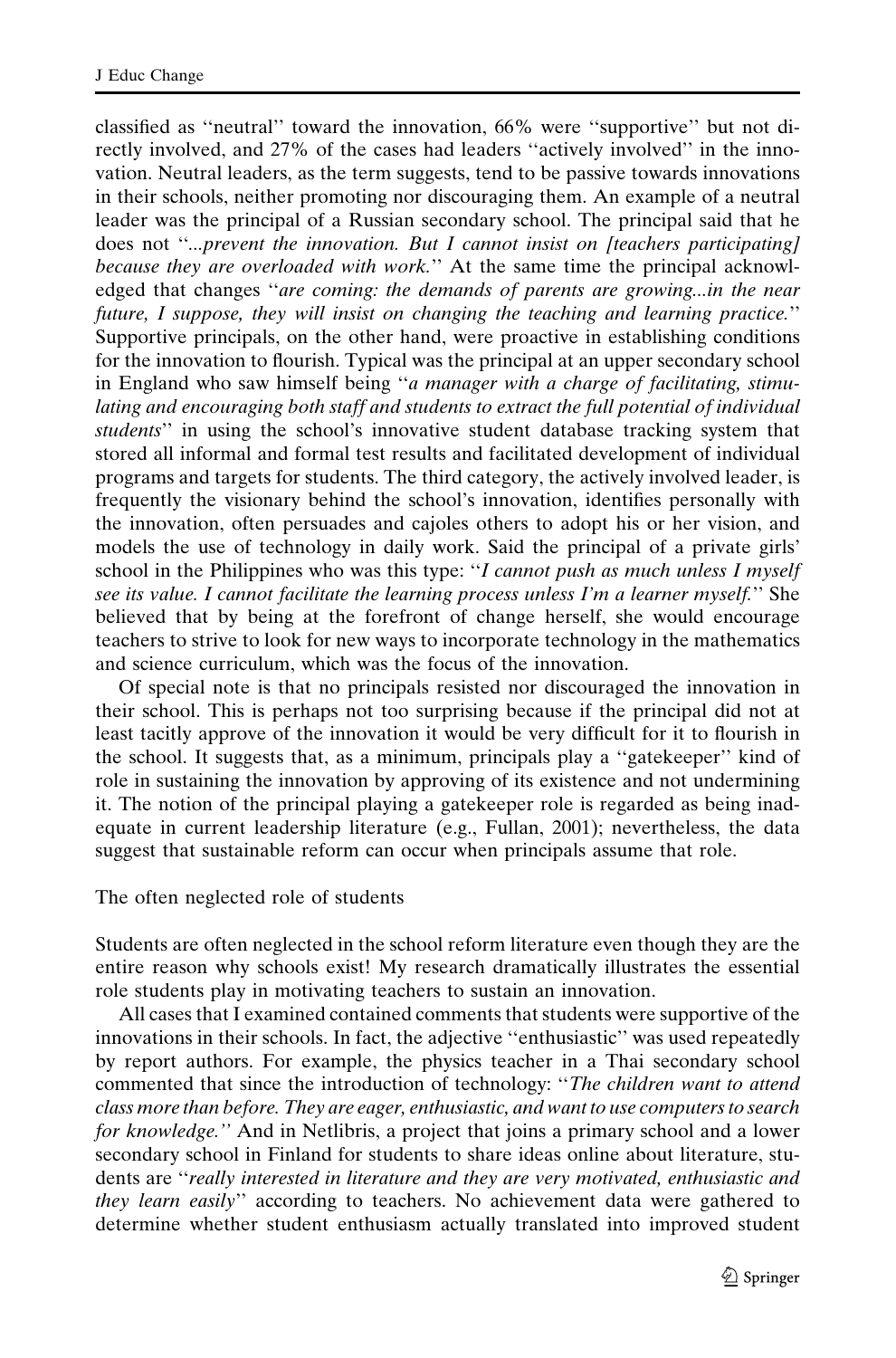learning, but on the whole teachers perceived that achievement increased as a result of the innovation. In 43 (73%) of the 59 cases teachers reported that the innovation ''had a positive impact on student acquisition of new subject matter skills'' compared to 66 (57%) of the remaining 115 cases in the entire SITES-M2 study that did not report sustainability; comparable figures for teacher reports of the ''impact of the innovation on metacognitive skill acquisition'' were 32 (54%) and 35 (30%), respectively.

On the whole I concluded that student support—and indeed enthusiasm—for the local innovation played an essential role in motivating teachers to continue to carry out and improve the innovation. Teachers want to do what is best for students to enhance their learning. If they believe that students are benefiting from and are supporting a particular innovation, they in turn will be more inclined to devote the additional time and effort required to maximize the advantages brought on by the innovation. Metz (1993) provides a plausible explanation for this phenomenon in terms of teacher intrinsic rewards. She argues there are so few extrinsic rewards gained by merit or persistent effort in teaching that teachers turn to intrinsic rewards for establishing job satisfaction. The most influential intrinsic reward comes from student cooperation and success. Therefore, teachers are bound to invest time and effort into activities that lead to student accomplishment.

# Contributing conditions for sustainability

More diffuse are the contributing conditions for sustaining an innovation. I identified four main conditions in the model, but I make no claim that these are exhaustive. Support for the innovation from others within the school and external to the school are two of the conditions. Inside support may come from other teachers not directly involved in the innovation, whereas outside support may come from peers, parents, school district officials, municipal leaders, or ministry of education personnel. Both groups of actors tend to provide recognition and validation of a teacher's efforts. Most innovations seem to have a ''champion,'' an individual who provides leadership and direction to the initiative so that it is sustained. The innovation teacher may be the champion, or it may be a technology coordinator, another teacher, or the principal. Funding plays a hand in sustaining innovations, too. Many innovations are provided with extra start-up funds, and when this funding is inevitably withdrawn, the stronger innovations tend to survive when the essential conditions for sustainability are met. The final contributing condition for sustainability is the presence of school, school district, or national policies and plans that support the innovation. While many innovations function successfully in the absence of policies or plans, those that have a supportive framework are more likely to endure according to my analysis. I found that national technology policies and plans that provide special funding for hardware, software, school network infrastructure, and teacher professional development were more closely linked to sustainable innovations than other types of more general educational policies.

Notably absent from the model are issues of technical support and adequate reliable computer hardware, factors that are frequently cited in the literature as critical to the sustainability of innovations (e.g., Means & Olson, 1995). Although these issues were raised in cases I examined, none considered them as a significant threat to the sustainability of their innovation, so they were not included in the model.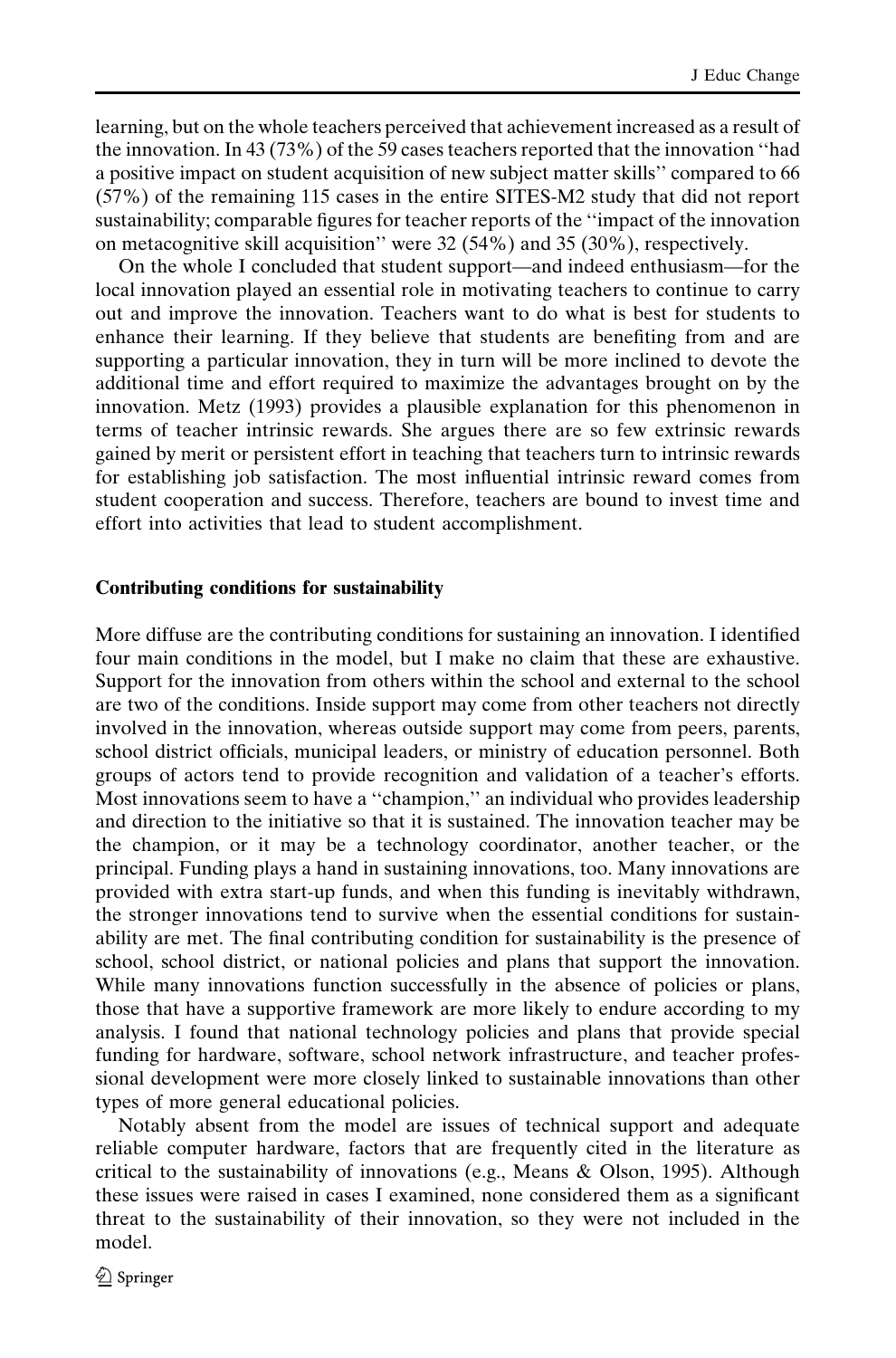#### Discussion and conclusions

The model developed in this study for sustainable innovations should not be considered as definitive. It is grounded in an analysis of 59 cases from the SITES-M2 study, and hence, represents the ''best fit'' for the cases. Nevertheless, it provides a starting point for discussion and conjecture about the reasons why some technologybased innovations fail while others flourish. What emerged in the model were two sets of conditions: those that are essential and those that contribute to sustainability. The foremost essential requirement for sustainability in the model is teacher support of the innovation. Support from the school principal and students is also essential, as is the need for teachers to perceive the innovation to be of value and for teacher professional development. The contributing characteristics of the model consist of support from others in the school and from external sources including parents, school administrators, and other organizations; innovation champions; financial factors; and supportive policies and plans. Contrary to the conclusions of Dede (1998) and Zhao et al. (2002), no new factors emerged that suggest that technologybased innovation is in any way different from other kinds of educational innovation. Indeed, not even hardware reliability or technological infrastructure were salient in sustaining the innovations. Overall, the findings of this study support what previous research has indicated are critical factors for the sustainability of innovations. At the same time, however, the study brings to light several important differences from what other studies about school innovation have found.

The findings agree with Fullan (2001) in that three categories of factors characteristics of change, local characteristics, and external factors—affect the continuation of innovations. First, with regard to the characteristics of the change or the innovation itself, there was evidence of Fullan's need and practicality, and for three of Rogers' (1995) five factors: compatibility, relative advantage, and observability. Stated in terms of the cases studied, the innovation had to be one that fit with the goals of the teacher and, better still, with those of the school (need); it had to be achievable within the constraints of the school in terms of resources and facilities (practicality); teachers had to feel comfortable with the pedagogical approach used in the innovation (compatibility); they had to believe that students were benefiting more from the innovation than past practices (relative advantage); and the recognition that came from the innovation being seen by others tended to motivated teachers to continue with it (observability). The findings do not suggest that the remaining factors of *clarity* (Fullan), *complexity* (Fullan; Rogers), or *trialability* (Rogers) are unimportant—they just did not emerge as being influential in the cases studied. The reason they did not surface may be related to the fact that in almost all of the cases I examined, teachers voluntarily undertook their innovations, developing the innovation themselves or adopting one they fully understood from another teacher. Another possibility may have been the design of the study that took a "snapshot" of the innovation over a 1- to 2-week period and the data collection procedures were unable to capture changes over time. Therefore, matters related to how clear the goals were, how complex the innovation was, and whether it could be experimented with in parts were not particularly influential. What was also particularly interesting with regard to the nature of the sustainable innovations in this study was that they were of a pedagogical nature. As pointed out earlier, Kirst and Meister (1985) suggested that pedagogical reforms tend to be unsustainable, but this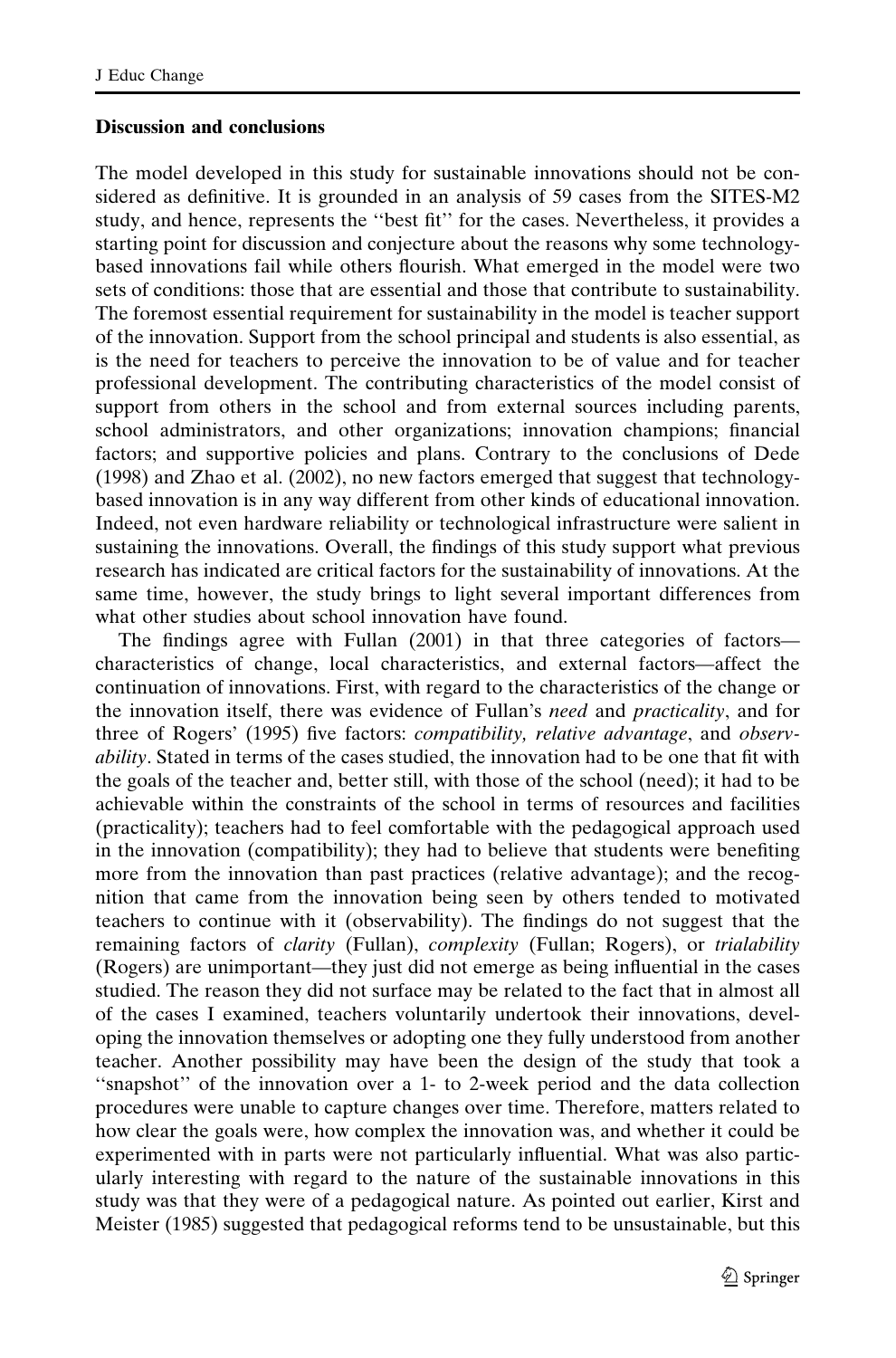study suggests that pedagogical innovation can be sustained if other conditions in the model are satisfied.

As for the local characteristics of the innovation, clearly the teachers, the principal, the school district, and the community all play roles in sustaining the innovation. As stated above teacher support is absolutely essential for classroom-based innovations to be successful. The reform literature acknowledges the central role of teachers, but this study to some extent contradicts Miles' (1983) contention that reform cannot be sustained if it relies largely on teacher enthusiasm and skill. Teacher enthusiasm for and skill at using technology were certainly influential in sustaining the innovations in this study, particularly when teachers saw how student learning benefited from its use. Teachers need to be supported in their professional learning. A variety of professional development approaches were in use in the cases studied, however, most common were traditional models of professional development based on ''delivery'' of technical skills to teachers, which current research suggests is not the most effective approach (e.g., Hiebert, Gallimore, & Stigler, 2002). Principals, at a minimum, needed only tacitly approve of the innovation. This finding is somewhat inconsistent with Miles' (1983) assertion that administration pressure is essential for a reform to become institutionalized. Most principals in this study, however, took a more pro-active role, and I saw evidence of the traditional visionary and the enlightened leader described by Senge (1990), and of Fullan's (2005) ''system thinker'' who looks beyond the walls of their school to lead in district reform. Direct community and district involvement was relatively limited in cases I studied. They mostly gave only passive support to the innovation, or in the case of some districts (or equivalent in countries not having school districts), provided funding for the innovation. The extent to which cultural factors, particularly in non-Western countries, influenced community is not known. One characteristic not specifically raised in Fullan's (2001) description of local characteristics, but significant in this study, is student support. While Fullan acknowledges that their voices should be heard in the reform process, he does not specifically describe how students can affect the continuation of innovations as this analysis does.

With regard to Fullan's (2001) third category, national ICT policy and plans were the most prevalent external factor affecting sustainability. These policies and plans typically provided special funding for hardware, software, and network infrastructure in schools, and to a lesser extent for teacher professional development. Moreover, they provided an added rationale to support and give priority to local ICT-based innovation. Therefore, this study confirms Fullan's (2005) more recent thoughts on the importance of connecting policy development with capacity building as a strategy to sustain reform, as well as Elmore's (2004) contention that shifts in policy must accompany investments in professional development if reform is to be sustained. A less common external factor that I found was partnerships with universities and the private sector, although when partnerships were present they were cited as being critical to the success of the innovation.

In conclusion, our goal should be to make all schools as inviting for their students as Frederica's described at the beginning of this article. Clearly, as this research demonstrates, the process starts with involving teachers—and ideally the principal—in the design of the innovation so that they see how it can help in solving a problem for them or improve student performance. Then both before and during implementation teachers need regular professional development opportunities to share ideas with colleagues, reflect on implementation issues, and  $\bigcirc$  Springer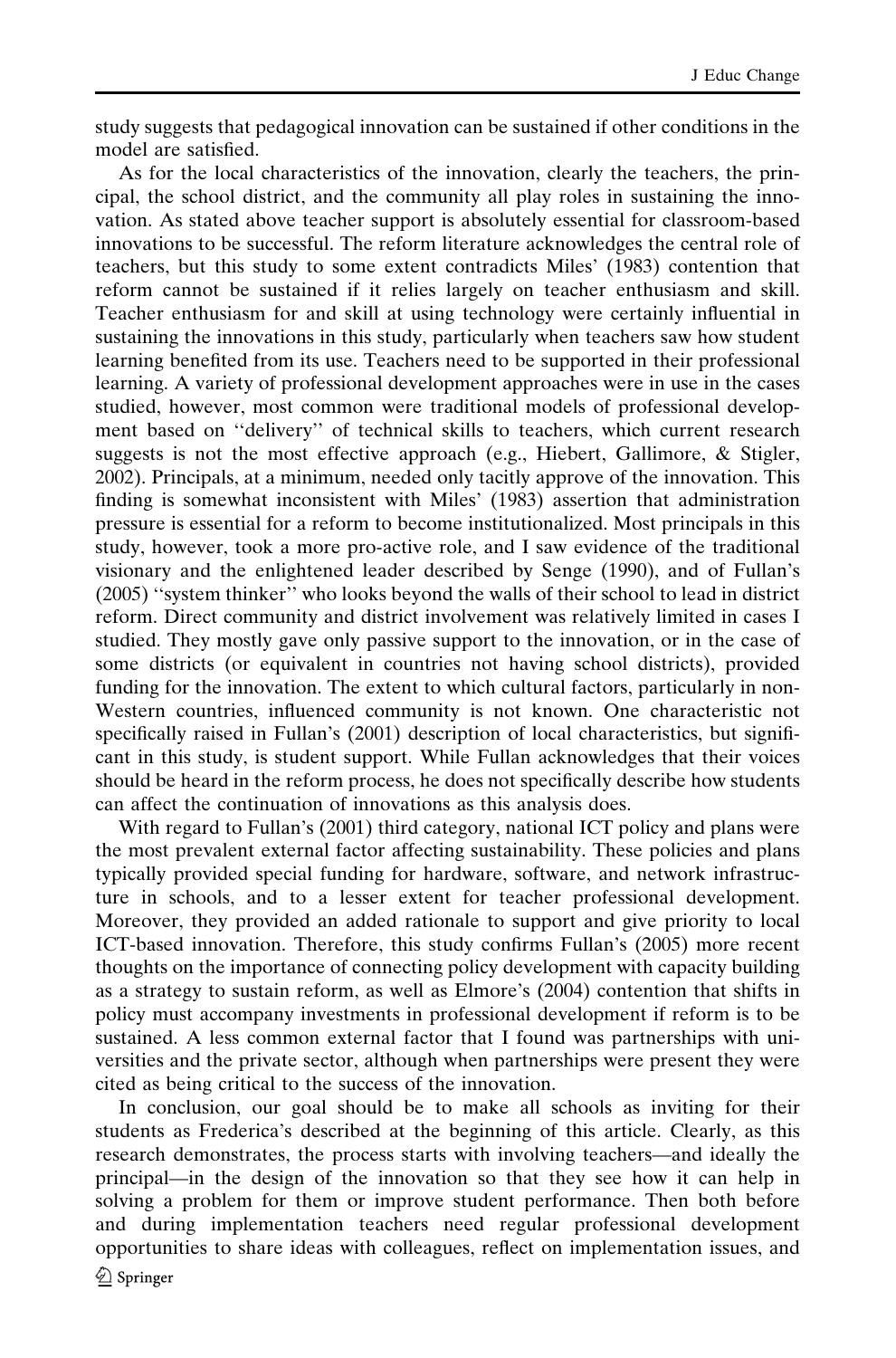learn more about the innovation itself. But unless teachers ultimately see students benefiting from an innovation or other evident advantages of the innovation, the likelihood is small of them being motivated to sustain it even with extra funding, equipment, support from others inside or outside of the school, or policy directives.

Acknowledgements The author is indebted to Dr. Robert B. Kozma, Emeritus Director and Principal Scientist of the Center for Technology in Learning at SRI International, for his significant contributions to the framework section of this paper; and to the anonymous reviewers for their very helpful suggestions for improvements.

#### References

- Arnove, R., & Torres, C. (1999). Introduction: Reframing comparative education—The dialectic of the global and the local. In R. Arnove, & C. Torres (Eds.), Comparative education: The dialectic of the global and the local (pp. 1–23). New York: Rowman & Littlefield.
- Apple Computer (1990). Teaching in high-tech environments: Classroom management revisited first–fourth year findings. Author: Cupertino, CA. Accessed May 24, 2006 from http:// images.apple.com/education/k12/leadership/acot/pdf/rpt10.pdf
- Bereiter, C. (2002). Education and the mind in the knowledge age. Mahwah, NJ: Erlbaum.
- Berman, E. (1999). The political economy of educational reform in Australia, England and Wales, and the United States. In R. Arnove, & C. Torres (Eds.), Comparative education: The dialectic of the global and the local (pp. 257–282). New York: Rowman & Littlefield.
- Berman, P. (1981). Towards an implementation paradigm. In R. Lehming, & M. Kane (Eds.), Improving schools using what we know. Beverly Hills, CA: Sage.
- Blumenfeld, P., Fishman, B. J., Krajcik, J., Marx, R. W., & Soloway, E. (2000). Creating usable innovations in systemic reform: Scaling up technology-embedded project-based science in urban schools. Educational Psychologist, 35(3), 149–164.
- Bogdan, R., & Biklen, S. K. (1998). Qualitative research for education: An introduction to theory and methods (3rd ed.). Boston: Allyn and Bacon.
- Brown, A., & Campione, J. (1994). Guided discovery in a community of learners. In K. McGilly (Ed.), Classroom lessons: Integrating cognitive theory and classroom practice (pp. 229–270). Cambridge, MA: MIT Press.
- Bucur, M., & Eklof, B. (1999). Russia and Eastern Europe. In R. Arnove, & C. Torres (Eds.), Comparative education: The dialectic of the global and local (pp. 371–392). New York: Rowman & Littlefield.
- Cohen, D., & Hill, H. (2001). Learning policy: When state education reform works. New Haven, CT: Yale University Press.
- Cuban, L. (1992). What happens to reforms that last? American Educational Research Journal, 29(2), 227–251.
- Cuban, L. (2001). Oversold and underused: Computers in the classroom. Cambridge, MA: Harvard University Press.
- Dalin, P. (1994). How schools improve: An international report. London: Cassell.
- Darling-Hammond, L., & McLaughlin, M. W. (1996). Polices that support professional development in an era of reform. In M. W. McLaughlin, & I. Oberman (Eds.), Teacher learning: New policies, new practices (pp. 202–218). New York: Teachers College Press.
- Datnow, A., Hubbard, L., & Mehan, B. (2002). Extending educational reform from one school to many. New York: RoutledgeFalmer.
- De Corte, E. (1993). Psychological aspects of changes in learning supported by informatics. Austria: Gmunden. Paper presented at the meeting on Informatics and Changes in Learning.
- Dede, C. (Ed.). (1998). Learning with technology. Alexandria, VA: Association for Supervision and Curriculum Development.
- Elmore, R. F. (1996). Getting to scale with good educational practice. Harvard Educational Review, 66(1), 1–26.
- Elmore, R. F. (2004). School reform from the inside out. Cambridge, MA: Harvard Education Press.
- Fullan, M. G. (2001). The new meaning of educational change (3rd ed.). New York: Teachers College Press.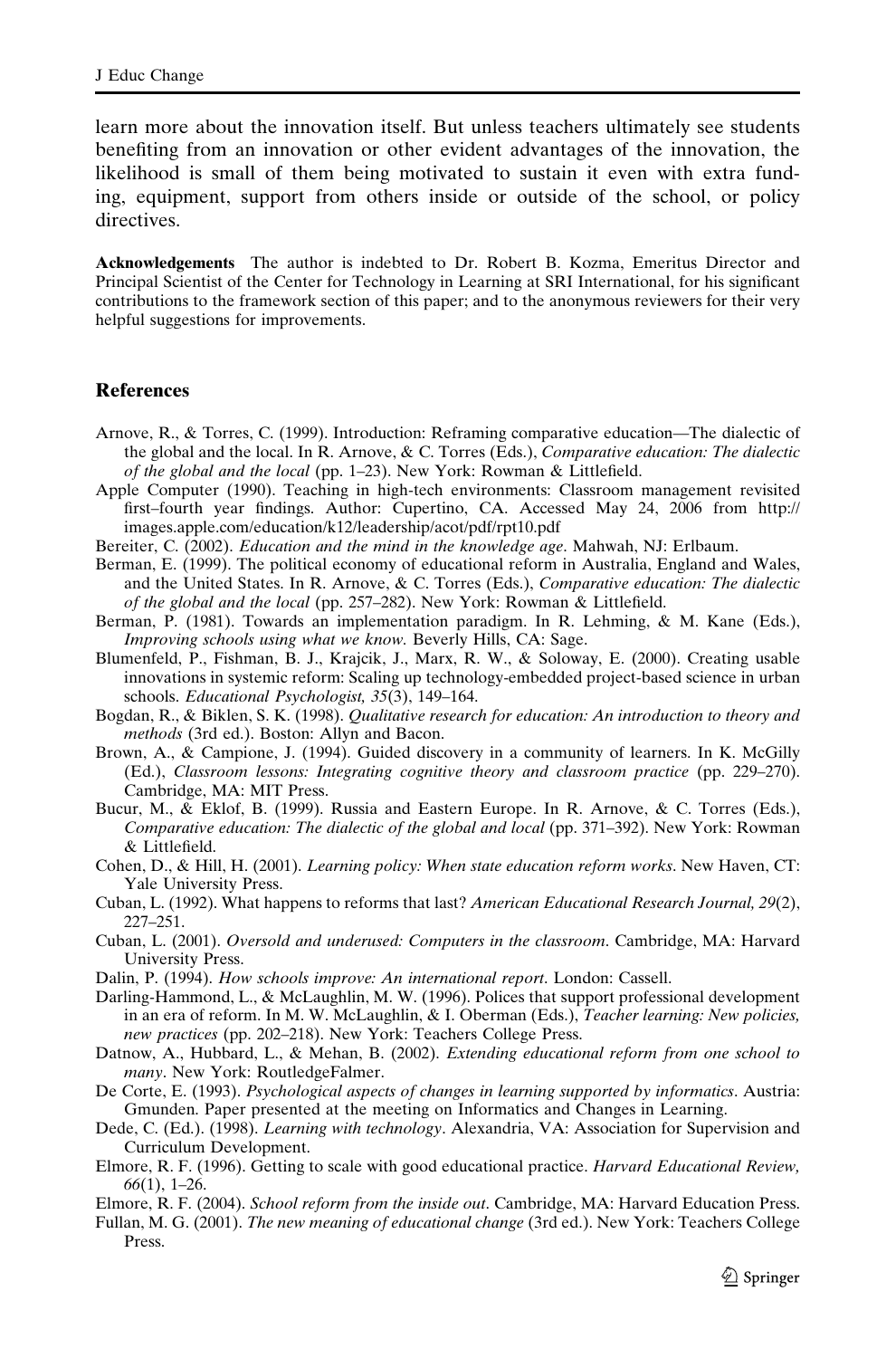- Fullan, M. (2005). Leadership & sustainability: System thinkers in action. Thousand Oaks, CA: Corwin Press.
- Fuller, B., & Clarke, P. (1994). Raising school effects while ignoring culture? Local conditions and the influence of classroom tools, rules, and pedagogy. Review of Educational Research, 64(1), 119–157.
- Glaser, B. G., & Strauss, A. L. (1967). The discovery of grounded theory: Strategies for qualitative research. Chicago: Aldine.
- Hargreaves, A. (2002). Sustainability of educational change: The role of social geographies. Journal of Educational Change, 3, 189–214.
- Hargreaves, A., & Fink, D. (2000). Three dimensions of reform. *Educational Leadership*, 57(7), 30–34.
- Hargreaves, A., & Fink, D. (2006). Sustainable leadership. San Francisco: Jossey-Bass.
- Henderson A., & Berla N. (Eds.). (1994). A new generation of evidence: The family is critical to student achievement. Washington, DC: National Committee for Citizens in Education. ERIC Document Reproduction Service No. ED375968.
- Hiebert, J., Gallimore, R., & Stigler, J. W. (2002). A knowledge base for the teaching profession: What would it look like and how can we get one? Educational Researcher, 31(5), 3-15.
- Huberman M. (1992). Critical introduction. In M. Fullan (Ed.), Successful school improvement. Buckingham: Open University Press.
- Kirst, M., & Meister, G. (1985). Turbulence in American secondary schools: What reforms last? Curriculum Inquiry, 15(2), 169–186.
- Kozma, R. B. (1994). Will media influence learning? Reframing the debate. Educational Technology Research and Development, 42(2), 7–19.
- Kozma R. B. (Ed.). (2003). Technology, innovation, and educational change: A global perspective. Eugene, OR: International Society for Technology in Education.
- Louis, K., & Miles, M. (1991). Improving the urban high school: What works and why. New York: Teachers College Press.
- McLaughlin, M. (1993). What matters most in teachers' workplace context? In J. Little, & M. McLaughlin (Eds.), Teacher's work: Individual, colleagues, and contexts (pp. 97–123). New York: Teachers College Press.
- Means, B., & Olson, K. (1995). Technology's role in education reform: Findings from a national study of innovative schools. Washington, DC: U.S. Department of Education Office of Educational Research and Improvement.
- Means, B., Penuel, W., & Padilla, C. (2001). The connected school: Technology and learning in high school. San Francisco: Jossey-Bass.
- Metz, M. H. (1993). Teachers' ultimate dependence on their students. In J. W. Little, & M. W. McLaughlin (Eds.), Teacher's work: Individuals, colleagues, and contexts (pp. 104–136). New York: Teachers College Press.
- Miles, M. (1983). Unraveling the mystery of institutionalization. *Educational Leadership*, 41(3), 14–19.
- Pergrum, W., & Anderson, R. (1999). ICT and the emerging paradigm for lifelong learning. Amsterdam: International Association for the Advancement of Educational Achievement.

Rogers, E. M. (1995). Diffusion of innovations (4th ed.). New York: Free Press.

- Samoff, J. (1999). No teacher guide, no textbooks, no chairs: Contending with crisis in African education. In R. Arnove, & C. Torres (Eds.), Copmparative education: The dialectic of the global and the local (pp. 393–432). New York: Rowman & Littlefield.
- Sandholtz, H., Ringstaff, C., & Dwyer, D. (1997). Teaching with technology: Creating studentcentered classrooms. New York: Teachers College Press.
- Scardamalia, M., & Bereiter, C. (1994). Computer support for knowledge-building communities. Journal of the Learning Sciences, 3(3), 265–384.
- Schofield, J. W., & Davidson, A. L. (2002). Bringing the Internet to school: Lessons from an urban district. San Francisco: Jossey-Bass.
- Senge, P. M. (1990). The fifth discipline: The art and practice of the learning organization. New York: Doubleday/Currency.
- Solomon, G. (1991). Transcending the qualitative-quantitative debate: The analytic and systemic approaches to educational research. Educational Researcher, 20(6), 10–18.
- Stoll, L., & Fink, D. (1996). Changing our schools. Buckingham: Open University Press.
- Strauss, A. L., & Corbin, J. (1998). Basics of qualitative research: Techniques and procedures for developing grounded theory (2nd ed.). Thousand Oaks, CA: Sage.